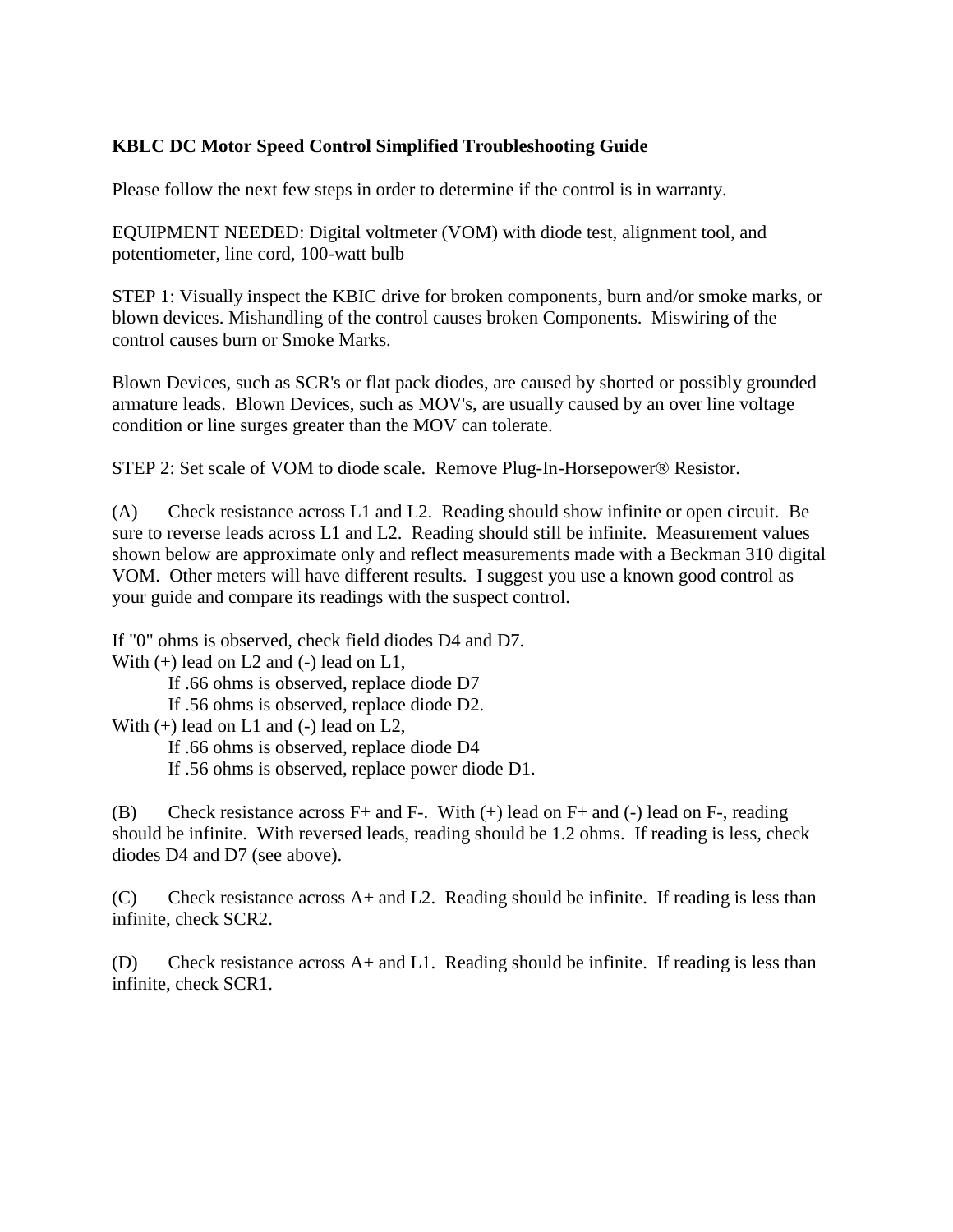(E) Check resistance from  $A$  + to F-. With (+) lead on F- and (-) lead on  $A$ +, reading should be .55 ohms. With leads reversed, reading should be infinite. If readings are "0" ohms, check power diode D3.

(F) Change resistance scale to 10K or nearest selection. Check resistance from P3 to P1. Set MAX trimpot to 50% rotation. Resistance should read about 5,000 ohms. If resistance is infinite, MAX pot must be replaced.

(G) Check resistance from P1 to I2. Set MIN trimpot to 50% rotation. Reading should be about 1200 ohms. If reading is "0" or infinite, MIN pot must be replaced.

(H) Change scale back to diode scale. Check resistance across Zener diode Z1. With (+) lead on stripped end and (-) lead on plain end, reading should be infinite. With reversed leads, resistance should be .7 ohms ([ ]) your reading here). If reading is "0" or infinite with leads this way, replace Z1.

(I) Repeat Step (H) across Zener diode Z2.

(J) Check the resistance across the Plug-In-Horsepower® Resistor. It should equal the value printed on the resistor, or at least indicate continuity, not an open.

STEP 3: On-Line Test. Connect 5K pot to P1, P2, and P3. Connect 100W lamp to A+, A-. If testing a 120V control, be sure to use a 120V lamp. Likewise, use a 240V lamp for 240V controls or two 120V lamps in series. A 240V lamp may be used for 120V controls. However, the lamp brightness will be reduced.

In order to avoid any unnecessary damage to controls, I strongly recommend that you add a 100W lamp in series with the AC line. This will protect the control from shorting in case any steps were overlooked. Also, add a simple SPST toggle switch in parallel with the lamp. This will allow you to put direct line voltage on the control. (See Fig. 1)